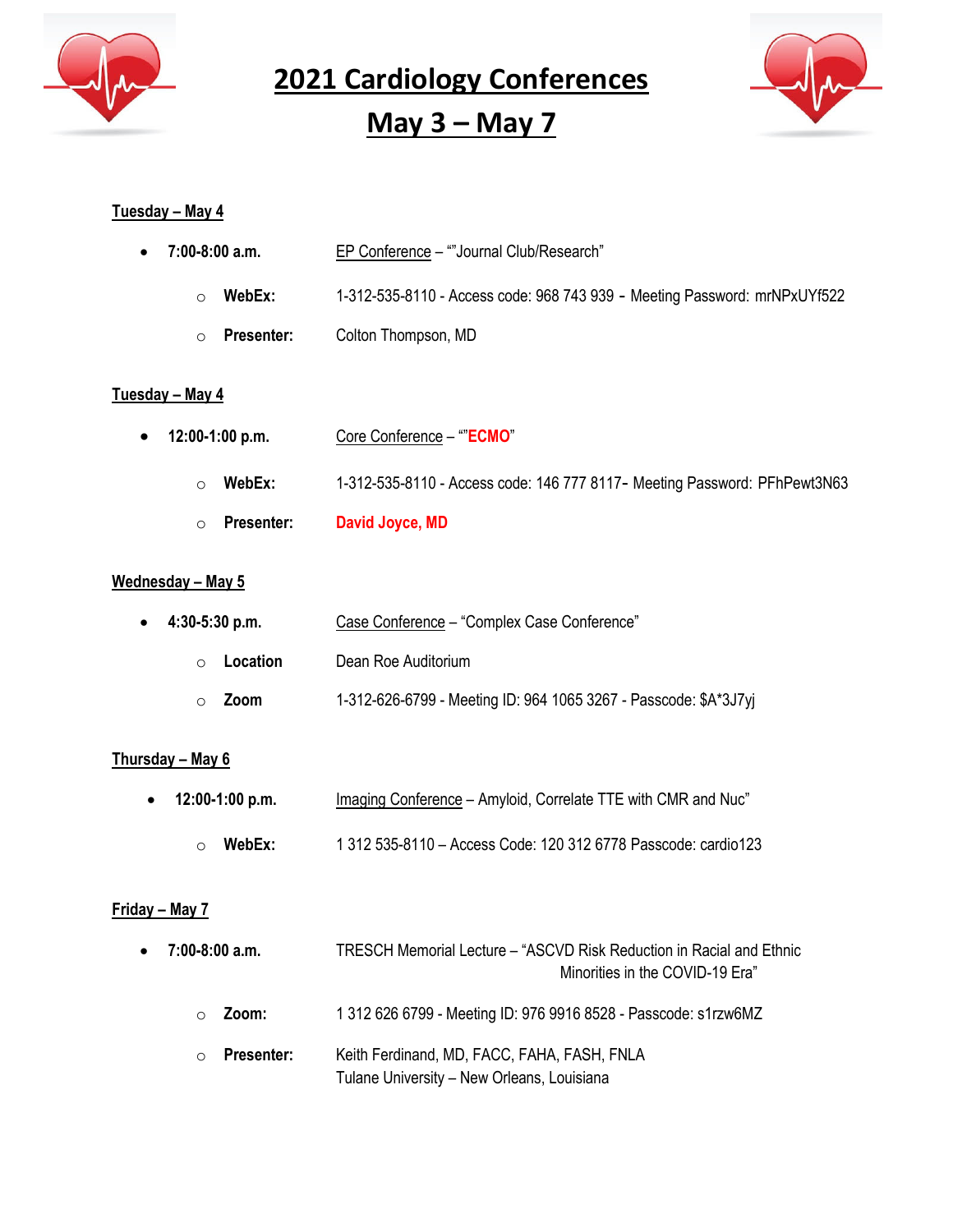

# **May 10 – May 14**



#### **Monday – May 10**

| 7:00-7:45 a.m.               | Cath Conference - ""Journal Club"                                         |
|------------------------------|---------------------------------------------------------------------------|
| WebEx:<br>$\circ$            | 1-312-535-8110 - Access code: 120 215 6884 - Password: iqN38xpwpC4        |
| Location:<br>$\circ$         | CFAC, 4th Floor, IPP Conf Rm 2                                            |
| <u> Tuesday – May 11</u>     |                                                                           |
| 7:00-8:00 a.m.               | EP Conference - ""Interesting/Difficult Cases"                            |
| WebEx:<br>$\circ$            | 1-312-535-8110 - Access code: 968 743 939 - Meeting Password: mrNPxUYf522 |
| Presenter:<br>$\circ$        | David Soma, MD                                                            |
| <u>Tuesday – May 11</u>      |                                                                           |
| 12:00-1:00 p.m.              | Core Conference - ""Peripheral Vascular Disease: Non-Surgical Management" |
| WebEx:<br>$\circ$            | 1-312-535-8110 - Access code: 146 777 8117- Meeting Password: PFhPewt3N63 |
| Presenter:<br>$\circ$        | Kevin Cohoon, DO                                                          |
| <u> Wednesday – May 12</u>   |                                                                           |
| 12:00-1:00p.m.               | <b>Fellows Journal Club - "Fellows Presentation"</b>                      |
| Location<br>$\circ$          | A5115 (only 10 people allowed in room)                                    |
| <b>WebEx</b><br>$\circ$      | 1-312-626-6799 - Meeting ID: 120 281 7412- Passcode: DKekEcMe742          |
| <b>Presenter:</b><br>$\circ$ | Matthew Subramani, MD                                                     |
| <u> Wednesday – May 12</u>   |                                                                           |
| 4:30-5:30 p.m.               | Case Conference - "Complex Case Conference"                               |
| Location<br>$\circ$          | Dean Roe Auditorium                                                       |
| Zoom<br>$\circ$              | 1-312-626-6799 - Meeting ID: 964 1065 3267 - Passcode: \$A*3J7yj          |
| Thursday - May 13            |                                                                           |
| $7:30-8:00$ a.m.             | Grand Rounds - "ACC Practice Talks"                                       |
| WebEx:<br>O                  | 1 312 535-8110 - Access Code: 120 183 8932 - Passcode: Mr5BJn33HxJ        |
| Presenters:<br>$\circ$       | David Lewandowski, MD and Nicholas Sommers                                |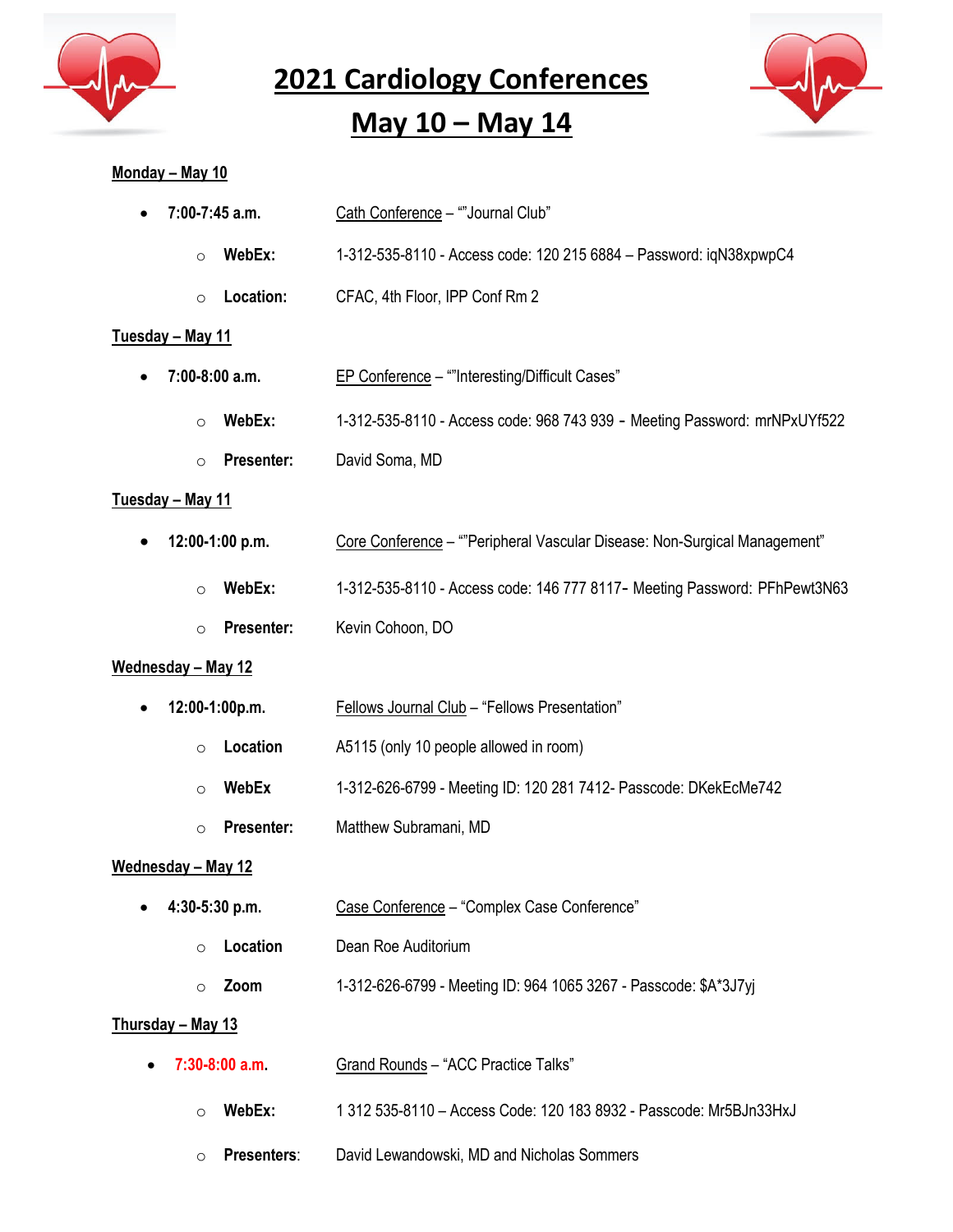

### **May 17 – May 21**



#### **Monday – May 17**

| $\bullet$ 7:00-8:00 a.m. | EP Conference - ""EGM Conference" |
|--------------------------|-----------------------------------|
|                          |                                   |

o **WebEx:** 1-312-535-8110 - Access code: 120 786 6875 – Password: hB4Y2gBpE7r

#### **Monday – May 17**

- 7:00-7:45 a.m. **Cath Conference** ""Heart Failure According to Nunzio""
	- o **WebEx:** 1-312-535-8110 Access code: 120 237 4195– Password: qqBKnMGa237
	- o **Location:** CFAC, 4th Floor, IPP Conference Room 2
	- o **Presenter:** Nunzio Gaglianello, MD

#### **Tuesday – May 18**

- **12:00-1:00 p.m. Core Conference ""Peripheral Vascular Disease: Surgical Approach"** 
	- o **WebEx:** 1-312-535-8110 Access code: 146 777 8117- Meeting Password: PFhPewt3N63
	- o **Presenter:** Michael Malinowski, MD

#### **Wednesday – May 19**

| $\bullet$ 4:30-5:30 p.m. | Case Conference - "Complex Case Conference"                      |
|--------------------------|------------------------------------------------------------------|
| Location<br>$\Omega$     | $A5001 - HUB 5th Floor$                                          |
| <b>Zoom</b><br>$\cap$    | 1-312-626-6799 - Meeting ID: 964 1065 3267 - Passcode: \$A*3J7yj |

#### **Thursday – May 20**

- **7:00-8:00 a.m.** Grand Rounds "Clinical Case of the Month"
	- o **WebEx:** 1 312 535-8110 Access Code: 120 370 4652 Passcode: Wui7wUemv84
	- o **Presenters**: Divyanshu Mohananey, MD

#### **Thursday – May 20**

- **12:00-1:00 p.m.** Imaging Conference "HCM, Correlate TTE with CMR"
	- o **WebEx:** 1 312 535-8110 Access Code: 120 157 1578 Passcode: Cardio123
	- o **Presenters**: Abhinav Sharma, MD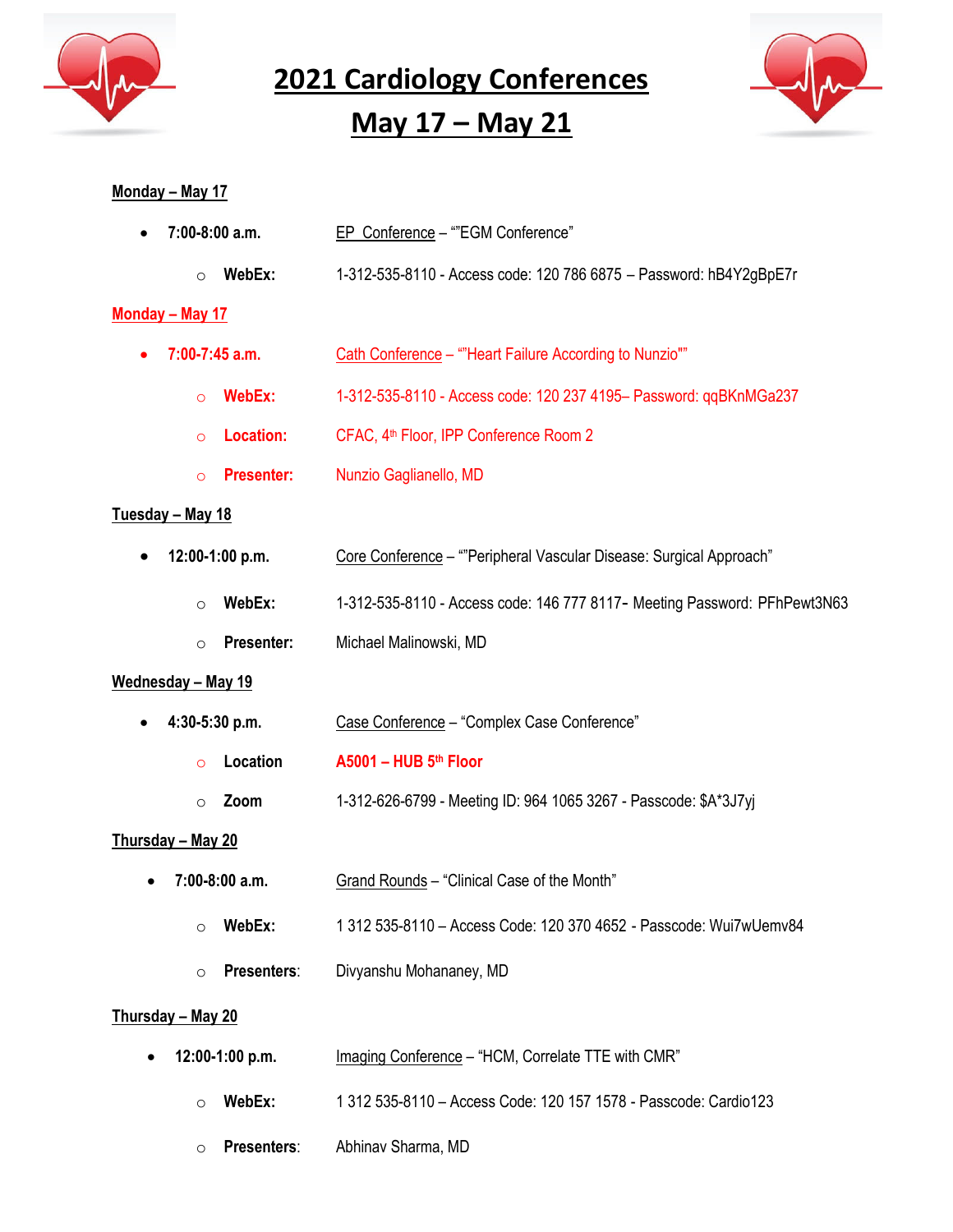

# **May 17 – May 21**



#### **Friday – May 21**

- **7:00-8:00 a.m.** M&M's "M&M's"
	- o **WebEx:** 1-312-535-8110 Access Code: 120 647 1699- Password: ZeBVV33MEu3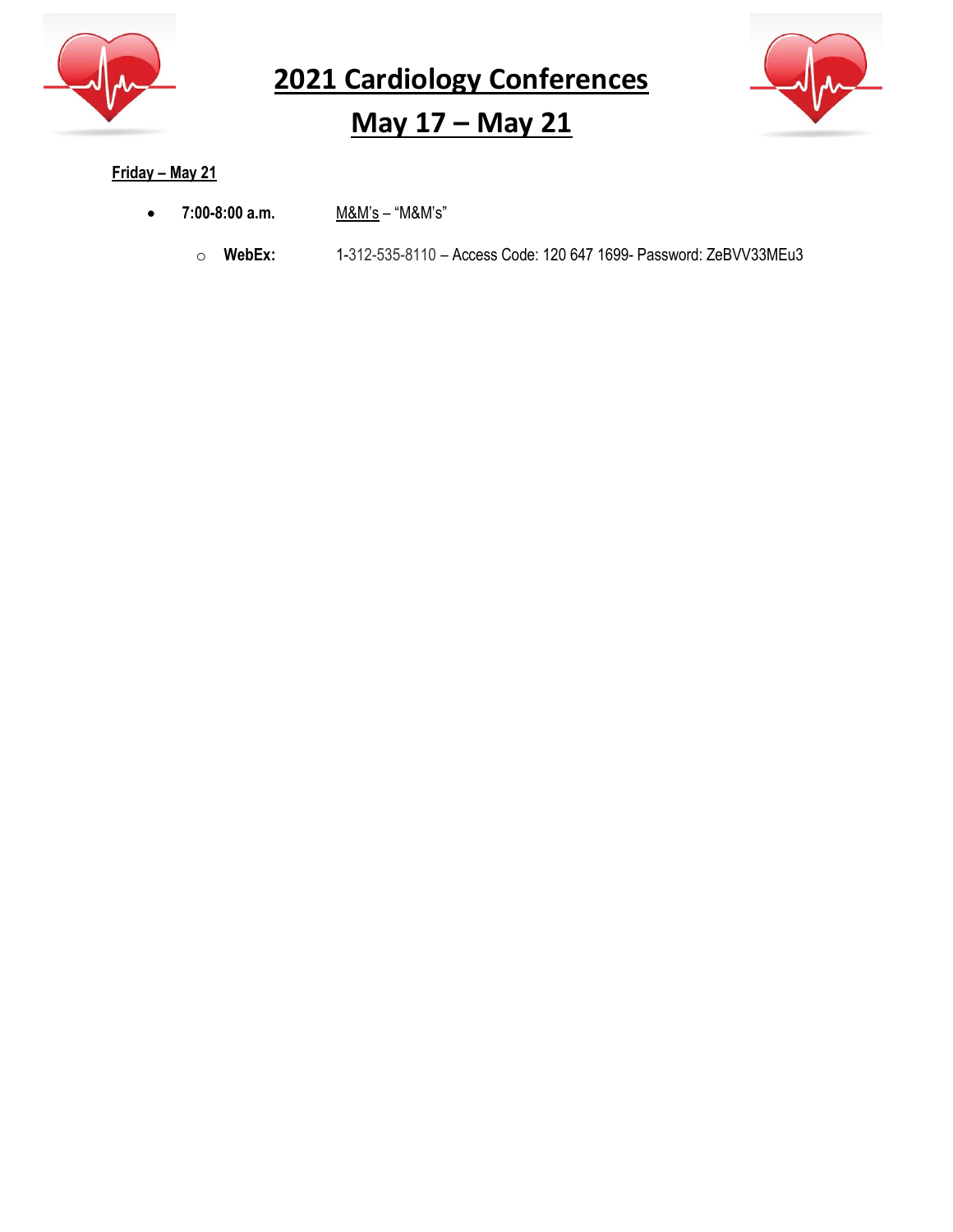

**May 24 – May 28**



#### **Monday – May 24**

| 7:00-7:45 a.m.               | Cath Conference -                                                         |
|------------------------------|---------------------------------------------------------------------------|
| WebEx:<br>$\circ$            | 1-312-535-8110 - Access code: 120 237 4195- Password: qqBKnMGa237         |
| Location:<br>$\circ$         | CFAC, 4 <sup>th</sup> Floor, IPP Conference Room 2                        |
| Tuesday - May 25             |                                                                           |
| $7:00-8:00$ a.m.             | EP Conference - "Monthly Afib Multidisciplinary Team Conference"          |
| WebEx:<br>$\circ$            | 1-312-535-8110 - Access code: 120 562 0401 - Password: jAmnDGk268         |
| Tuesday - May 25             |                                                                           |
| 12:00-1:00 p.m.              | Core Conference - ""Stress Echo for Valvular Heart Disease"               |
| WebEx:<br>$\circ$            | 1-312-535-8110 - Access code: 146 777 8117- Meeting Password: PFhPewt3N63 |
| <b>Presenter:</b><br>$\circ$ | Abhinav Sharma, MD                                                        |
| Wednesday - May 26           |                                                                           |
| 4:30-5:30 p.m.               | Case Conference - "Complex Case Conference"                               |
| Location<br>$\circ$          | Dean Roe Auditorium                                                       |
| Zoom<br>$\circ$              | 1-312-626-6799 - Meeting ID: 964 1065 3267 - Passcode: \$A*3J7yj          |
| <u>Thursday – May 27</u>     |                                                                           |
| 7:00-8:00 a.m.               | Grand Rounds - "Fibromuscular Dysplasia and Other Arteriopathies"         |
| WebEx:<br>$\circ$            | 1 312 535-8110 - Access Code: 120 487 3568 - Passcode: 5uHr3F3BP7T        |
| Presenter:<br>$\circ$        | Kevin Cohoon, DO                                                          |
| <u>Thursday – May 27</u>     |                                                                           |
| 12:00-1:00 p.m.              | Imaging Conference - "Sarcoid, Correlate TTE, CMR, Nuc"                   |

o **WebEx:** 1 312 535-8110 – Access Code: 120 157 1578 - Passcode: Cardio123